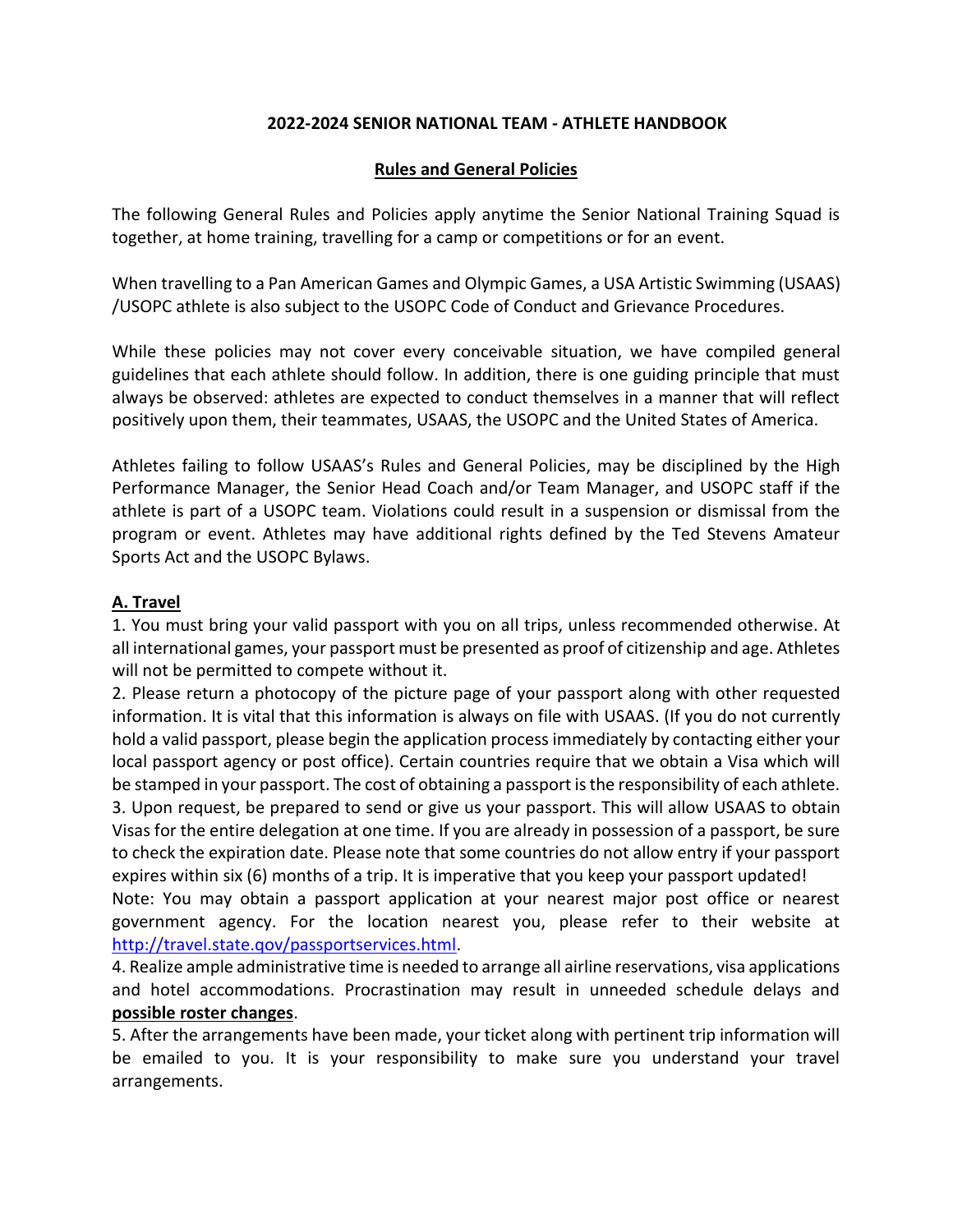6. You are expected to be on time for your flight. If you miss the plane, experience a delay or are re-routed, you must notify your National Team Manager and you will be expected to make the next scheduled flight. If you miss the flight for personal reasons, you will be responsible for the difference in airfare cost if applicable.

7. You must be on the chartered transportation to and from the airports, hotels, training fields and competition venues. No one is excused from the team transportation unless permission is given by the High Performance Manager or Team Manager in writing.

8. At competitions athletes are not allowed to travel on their own or with friends without prior authorization of the High Performance Manager and Team Manager.

9. If you should desire to make arrangements to have your city, time or date different than your scheduled travel arrangements, you must have permission from the High Performance Manager/Coaches well in advance. You will be charged the difference over and above the normal roundtrip fare.

# **B. Training Camp/Hotel & Dormitory Rules**

1. Prior to your departure, you will be supplied with the address(es) and telephone number(s) for the team's accommodations. You will also receive a memo prior to departure providing detailed information regarding your travel, flight, accommodation, ground transportation and other important information.

2. USAAS has a policy that athletes' families and friends do not travel with or stay in the same hotel as the official delegation. Past experience has shown that this policy, while appearing somewhat restrictive, is vital to the trip's efficiency - both on and off the field - and will contribute to the success of the National Squad.

3. You are a guest of the hotel or other organization providing accommodations. You must always maintain a cooperative relationship and conduct yourself in an exemplary manner.

4. You are also responsible for the conduct and care of your room. If your teammates are in your room being loud, it is your responsibility to quiet them. If an item is broken, missing, or stolen from your room, you are responsible and will have to pay for it.

5. Squad members will eat all meals together and at the prescribed time unless directed otherwise by the Coaches and Team Manager. It is mandatory that you attend every scheduled meal.

6. All incidental room expenses (phone, room service, movies, etc.) will be paid by the athlete prior to checking out from the hotel or facility. Athlete should clear incidental expenses the night prior to departure whenever possible.

7. Curfew for all athletes will be determined and set by the Coaches. At the assigned curfew you must be in your own room and in bed. Ample rest is crucial for your best performance.

8. Make all telephone calls before curfew. No phone calls or Skype/Facetime sessions will be permitted during the night. In the event of inappropriate communications, the Coaches and/or Team Manager will be collecting phones at curfew time every day and will return them to the athletes in the morning. This may also apply during training sessions at the competition.

9. Show respect for your roommate and other guests of the hotel - no loud radios, TV's or musical instruments will be permitted. If you want to have a private time or phone conversation, do it outside your room and prior to curfew.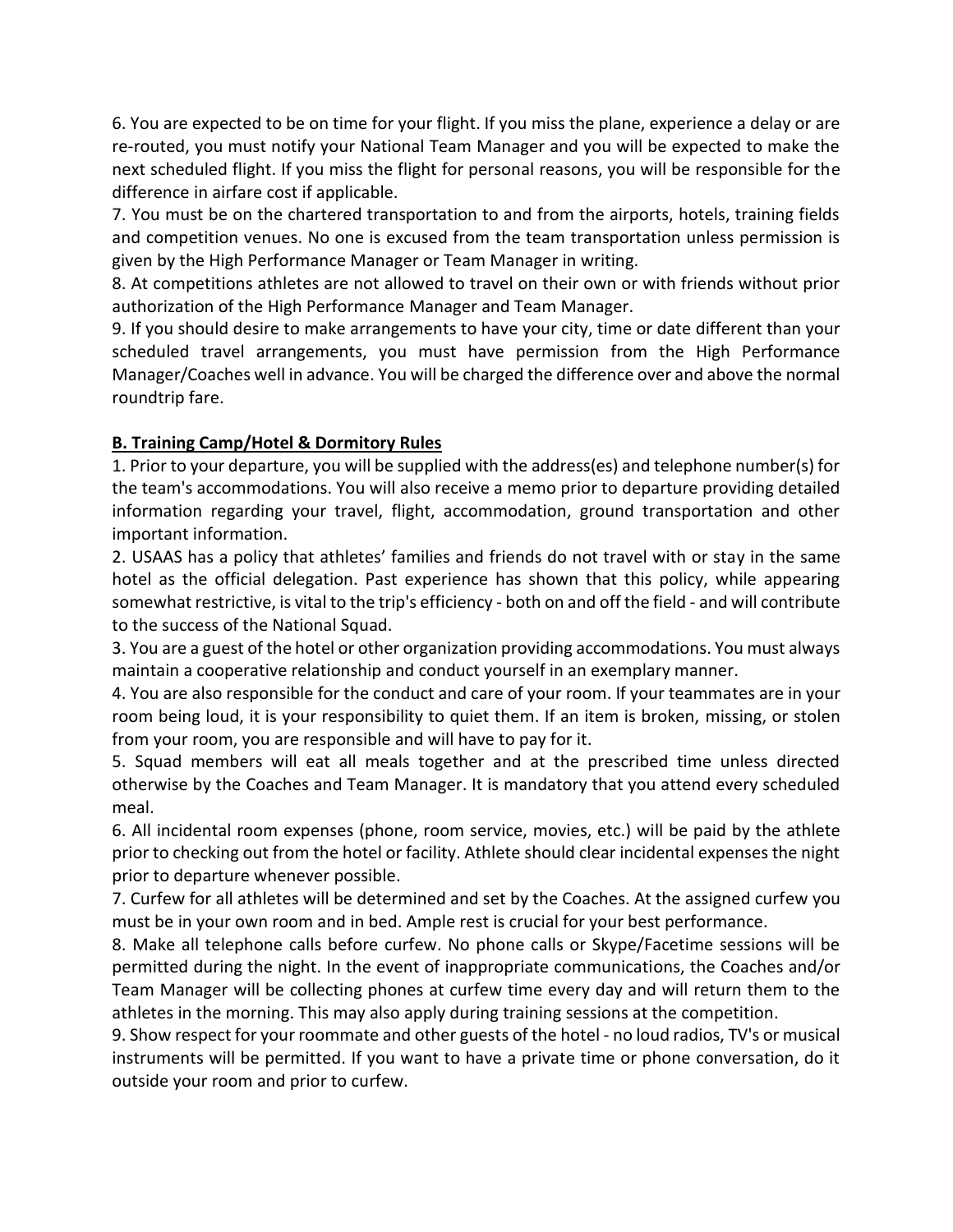10. No guests are permitted in your room unless permission is granted by the Coaches and/or Team Manager.

11. If you are going to be out of your room make sure the Coaches and/or Team Manager knows where you will be and for how long.

12. USAAS will provide for your transportation, meals and lodging during competitions. If you would like to participate to excursions or buy souvenirs, you must bring spending money.

Also note, that Team Managers do not loan USAAS money for personal expenses and excursions during camps and competitions. Under no circumstances will USAAS give personal loans to athletes. You should make arrangements to have sufficient spending money to take care of your personal needs while on the road. If your personal needs differ from the rest of the group (drinks, meals, and snacks), then you will be responsible for these needs.

### **C. Dress, Appearance and Behavior**

1. Use good judgment when appearing in public. Always be neat and presentable. You are accountable for what you say and do in public.

2. Your conduct in business establishments is always noticed; do not disgrace yourself and/or your teammates by acting in an appropriate manner.

3. It is your responsibility to be on time for all practices, meetings, and other appointments. Excuses will not be accepted.

4. It is expected of all athletes to be courteous with Coaches, Team Manager, other Athletes, Volunteers and Officials. Athletes must say 'Good Morning', 'Thank you' and greet other people appropriately when needed.

5. Athletes must wear Team Outfitting as instructed by the Coaches and/or Team Manager.

6. Athletes must not wear USAAS National Team outfitting off the field, unless permitted to do so by the Coaches and/or Team Manager. You are not allowed to trade or switch your outfitting unless otherwise allowed by the Coaches and/or Team Manager.

7. Special outfits may be required to be worn for selected appearances/events.

8. Athletes must conform to the athletic look when attending Competitions and Training Camps. It is part of the image of the Team to look fit, athletic, and professional.

9. Athletes must follow the rules and policies of the competition they are competing in. This includes, but is not limited to IOC, FINA, PASO and UANA.

# **D. Equipment Rules**

1. You are responsible for ensuring that you have the proper equipment for your training.

2. Any equipment problems must be reported immediately to the Team Manager.

3. Athletes are required to carry a small medical kit with them when travelling to camps and competitions. This kit should contain band aid, earplug, sleeping mask, Ibuprofen, Tylenol, mosquito repellent, etc., as recommended by the Team Physician.

4. Athletes will be given their competition suits by the Team Manager. All Athletes must rinse all suits and head pieces after use. Pins must be removed from the Head Pieces. Suits and Head Pieces must be returned dry, in the same state as when it was given to the athletes – in a plastic bag with name or on a hanger.

5. If a suit and/or head piece is lost or damaged, the athlete will have to pay for the replacement or repair of the suit. Cost will depend on each suit and head piece.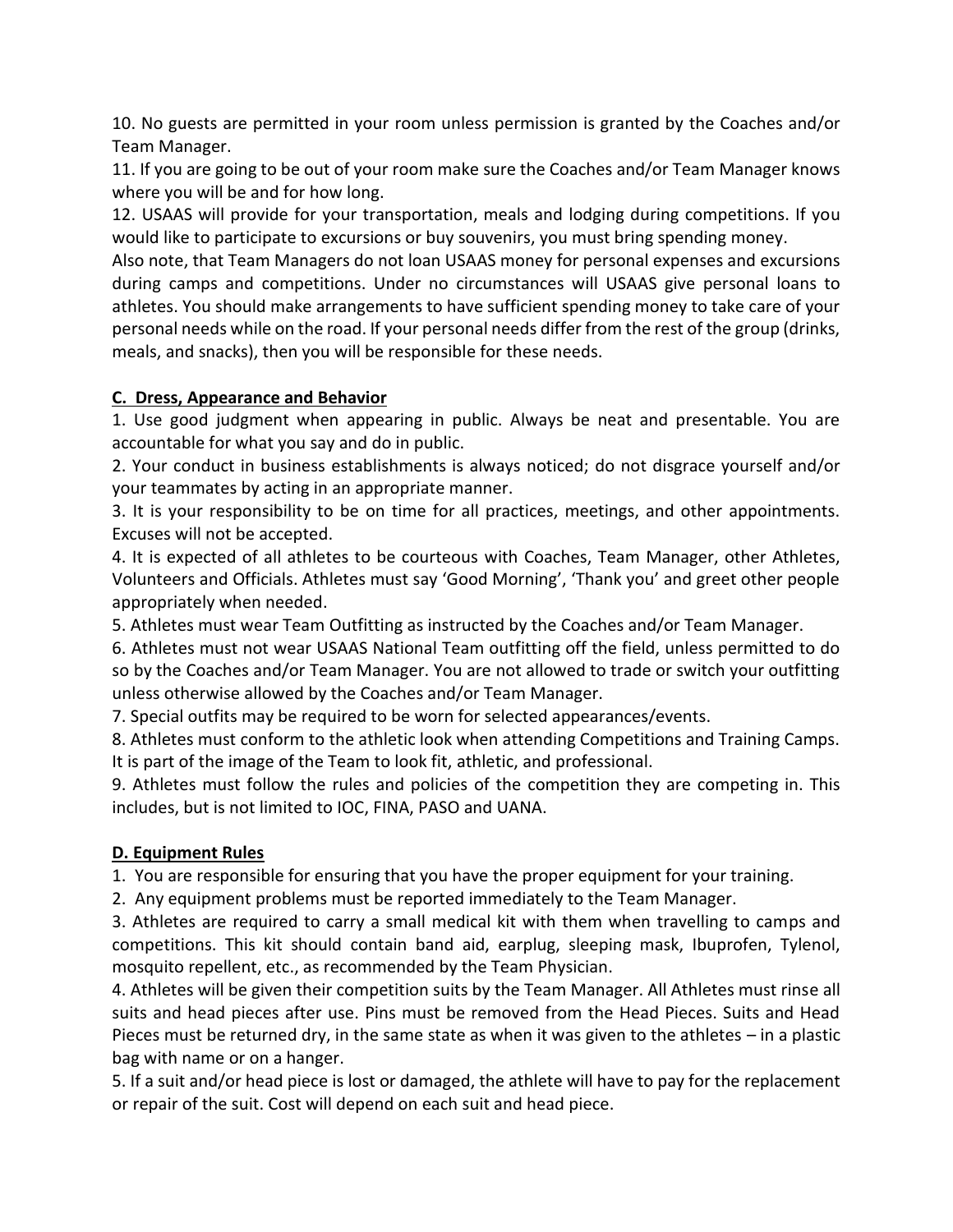6. All suits, head pieces and other competition equipment cannot be checked in. It must be carried on the plane during travel, including domestic travel.

#### **E. Training Room/Injuries**

1. All athletes must complete a Medical Questionnaire Form and a check-up annually with the Team Physician if they are training at the National Training Center. This information is confidential and is kept on file for the season with each athlete's personal records.

2. You must keep the Team Physician and Coaches informed and updated regarding injury, illness, hospitalization, medical condition. For the National Training Center athletes, the Team Physician must know all medication that you are taking at all times. You can communicate these by emails or phone. Any athlete who does not report an injury, disregards the physician/trainer's advice, or does not keep a doctor's appointment is subject to disciplinary action.

3. While training at the National Training Center, athletes may continue to see their family doctors but will be responsible to keep the Team Physician informed of all injury, illness, hospitalization, medical condition. The Team Physician is the lead person for athlete's rehabilitation treatment following an injury, illness, hospitalization, medical condition.

4. Whenever possible, an athletic trainer (and/or a doctor) will travel with the team.

5. We require that you use your own insurance as the primary coverage in the event of an injury or illness. USAAS's insurance is used only as primary insurance in the case of an accident or injury which happened at practice, at a competition or during an official event.

6. All athletes are expected to arrive at camp or resume the season healthy and fully fit. Any substandard situation will be penalized, and may include fine, suspension or a dismissal from camp.

7. If you are already suffering from an injury or you are not 100% fit when called into camp, you must immediately notify the Coaches and Team Manager.

8. When a training room is available, it is only for taping, first aid and the treatment of injuries. It is an important working area and is not to be used as a lounge. Absolutely no horseplay will be tolerated.

9. Treatments will be given outside of practice hours and any additional time needed will be scheduled by the athlete with the trainer/physiotherapist outside of practice hours.

10. Injured athletes who cannot participate in practice must wear the uniform of the day unless otherwise excused by the Coaches and must attend all practices and meetings unless instructed otherwise by the Coaches.

11. All members of the National Training Center work in an integrated manner. The Performance Support Team, Medical Support Team and Artistic Swimming Coaches share information on a regular basis and work in collaboration to ensure fully integrated performance and training. Member of the National Training Center will be asked to fill out a consent form to allow the Medical staff to share medical information related to their performance with the Performance Support Team and the Artistic Swimming Coaches.

### **F. Drugs and Banned Substances**

1. Alcohol will not be consumed by any athlete during a National Team event (training, training camps, events, competitions).

2. No athlete is permitted to possess or use any illegal drugs.

3. USAAS will not tolerate any of its athletes using banned substances. Banned substances are defined by FINA, World Anti-Doping Agency (WADA) and the U.S. Anti-Doping Agency (USADA).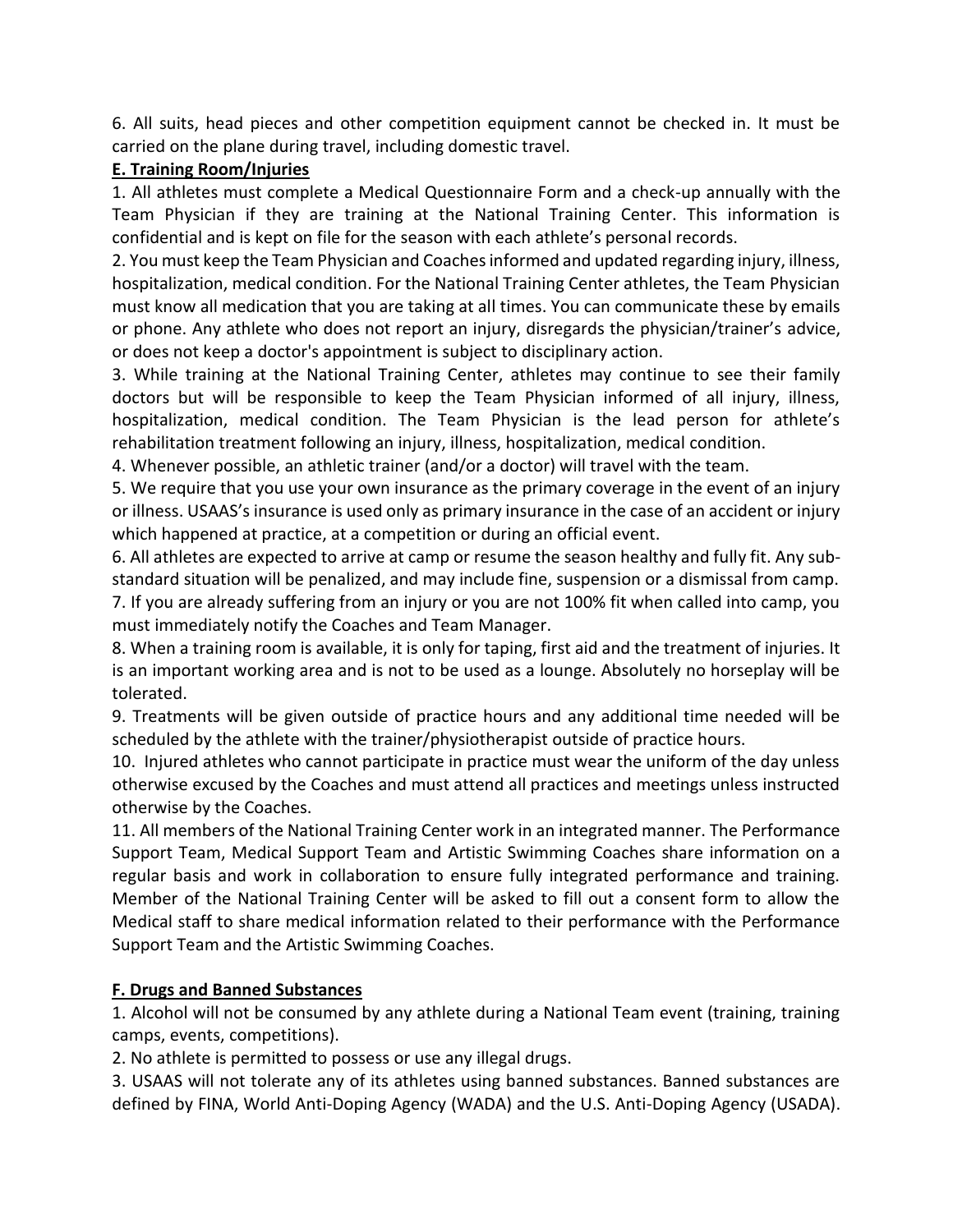Athletes must adhere to all WADA, FINA, USADA and USOPC anti-doping protocols, policies, and procedures. This includes participation in out of competition testing as required by the WADA, FINA, USADA, USOPC Rules. Athletes will be provided with information on banned substances and may be subject to random drug testing. Athletes must understand the consequences of using substances that are banned. Any athlete associated with the buying, selling or use of illegal or banned substances will be subject to penalties determined by USADA and/or FINA.

4. Any questions that you may have concerning drug education, banned substances and drug testing procedures can be answered by calling the USADA Drug Reference Line @ 1-800-233- 0393 or 1-719-785-2020 (outside the U.S.) or on line at [www.usantidoping.org.](http://www.usantidoping.org/)

5. You must complete your USADA whereabouts on a timely manner and remember to update them if there is a change in the schedule. This is the athlete's responsibility not the Team Manager. If you miss a control, make sure to notify the High Performance Manager, Coaches and Team Manager.

## **G. Practice and Field Rules**

1. When you report for a training session you must be fit and ready to train. That means awake and ready to go. In the morning, you must have had breakfast before practice.

2. When requested, you must wear the assigned practice uniform - no exceptions.

3. You will be assigned to carry the equipment (Video, iPad, iPod, Speaker, TV, Medical Kit…) on a rotating basis.

4. Practice officially begins with warm up. Video, land drill and other meetings are part of practice.

5. You must not leave the practice unless permission is given by the Coaches.

6. The Coaches or Team Manager will communicate the schedule. There may be changes to the schedule depending on the quality of practice and unforeseen circumstances (change in music schedule, weather…).

7. At competition, athletes must ensure they carry their accreditation at all times.

8. Strength training, Gymnastics, Ballet, Pilates, Weekly Nutrition, Weekly Sport Psychology Sessions are fully part of the training requirements of the Senior National Training Squad. National Training Center athletes must meet with the Nutritionist and Sport Psychologist on a regular basis as advised by the Coaches. Failure to do so may results in disciplinary sanctions, fines, and dismissal from the Squad.

9. Athletes who have specific training requirements for Nutrition, Sport Psychology, Strength training or posture rehabilitation may have to sign a 'Better Health Agreement' which defines what these requirements are, when they need to be completed by and the consequences if they are not completed on time.

# **H. Nutrition**

1. You are now a member of the Senior National Training Squad and as such your diet and preparation should reflect the fact that you are a world-class athlete. Foods that will enhance your performance include complex carbohydrates (Vegetables, whole cereals, fresh fruit, fish, poultry) and protein; try to avoid any fried preparations and simple sugars like chocolate and soda, which only serve as empty calories.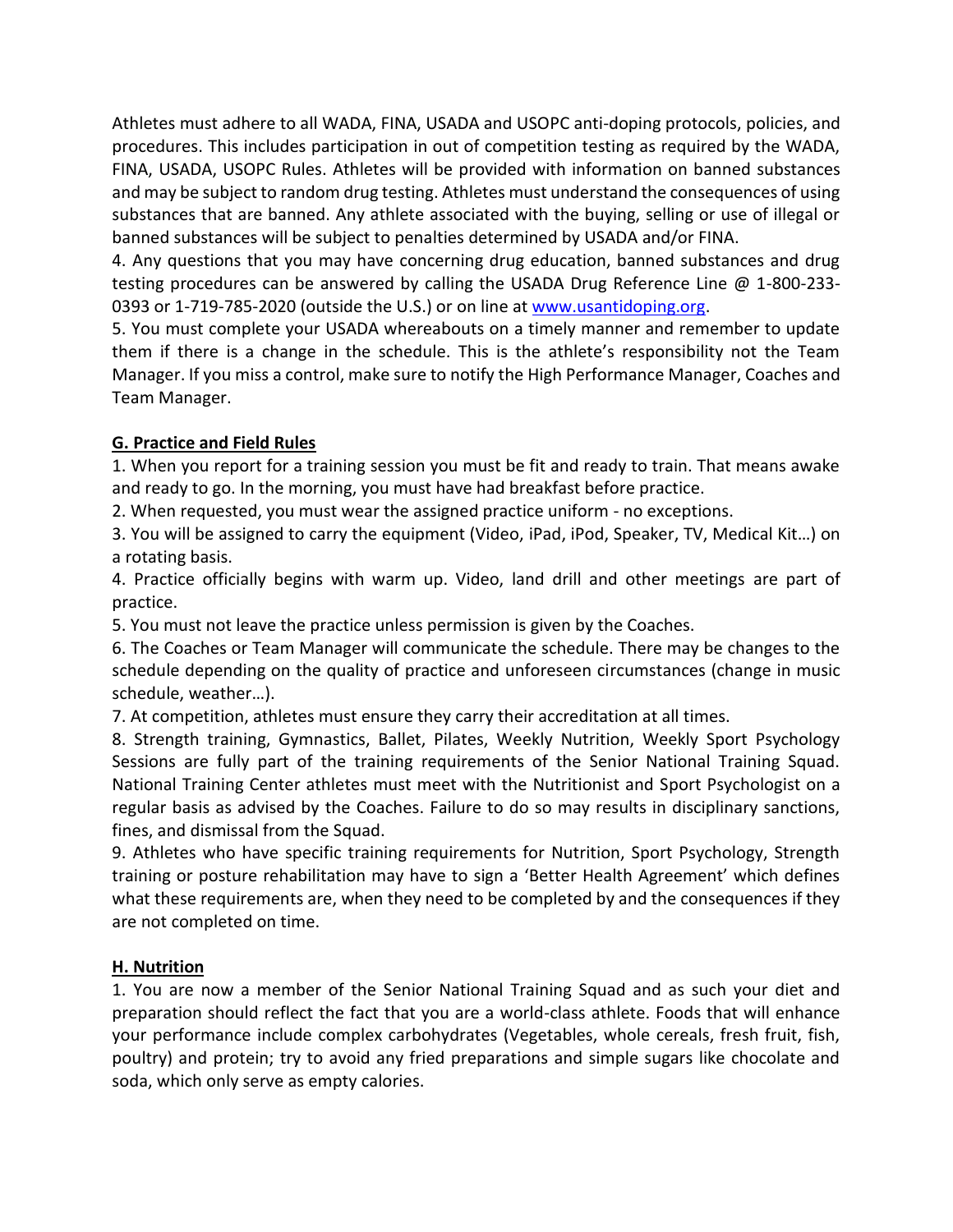2. You also must stay well hydrated at all times and especially when travelling long distance by plane.

3. As you travel to different countries you must be prepared for foods which look and taste differently than what you are accustomed to. Be prepared to adapt to this situation, because a proper diet is essential for maximizing your performance.

## **I. Publicity and Public Relations**

1. You should go out of your way to act as a role model.

2. Publicity and promotion of this sport play an important part in the continued growth of Artistic swimming, so you may often be asked to participate in events and promotional activities.

3. All interviews with the media must be cleared with the High Performance Manager, Coaches, the Team Manager and/or the USAAS Media Officer.

4. In media interviews, be courteous, on time and cooperative.

5. Be careful what you say! There is no such thing as "off the record." All communications from the athletes must reflect positively on USAAS. If you do not have anything positive to say, do not say anything or let someone else comment.

6. USAAS promotes good sportsmanship and respect of the competitors, do not criticize the performance of other athletes or countries but rather reflect on your personal performance.

7. USAAS may organize media training. You must attend all Media Sessions as directed by USAAS.

### **J. Disciplinary sanctions**

1. Offense level 1 - this includes minimal offenses such as stopping in a training set, refusing to perform the training requirements requested by the coaches (stopping in a figure or routine run through), poor attitude and disrespect (rolling eyes, responding back).

The consequences for the level 1 offenses are defined by the Coaches as needed. Example of possible sanctions applied:

- Athlete would be pulled out of pattern or removed from practice

2. Offense level 2 – this includes on-going tardiness, failing to meet with support staff (nutrition, sport psychologist, physician, physiotherapist) for regular meetings, repeat level 1 offenses (following multiple warnings), inappropriate social media and publicity communication, loss or destruction of equipment (competitions suits, sound equipment), etc.

The consequences for level 2 offenses are defined by the Coaches and the High Performance Manager. Example of possible consequences are:

- Warning letter to athletes/parents
- Monetary fine (for lost or damaged equipment)
- 3-day suspension
- Temporarily moved to alternate position
- Community hours
- Counseling

3. Offense level 3 – this includes repeat offense level 1 and 2 (following multiple warnings), missed practices without notice, violations of USAAS Code of Conduct (alcohol and substance